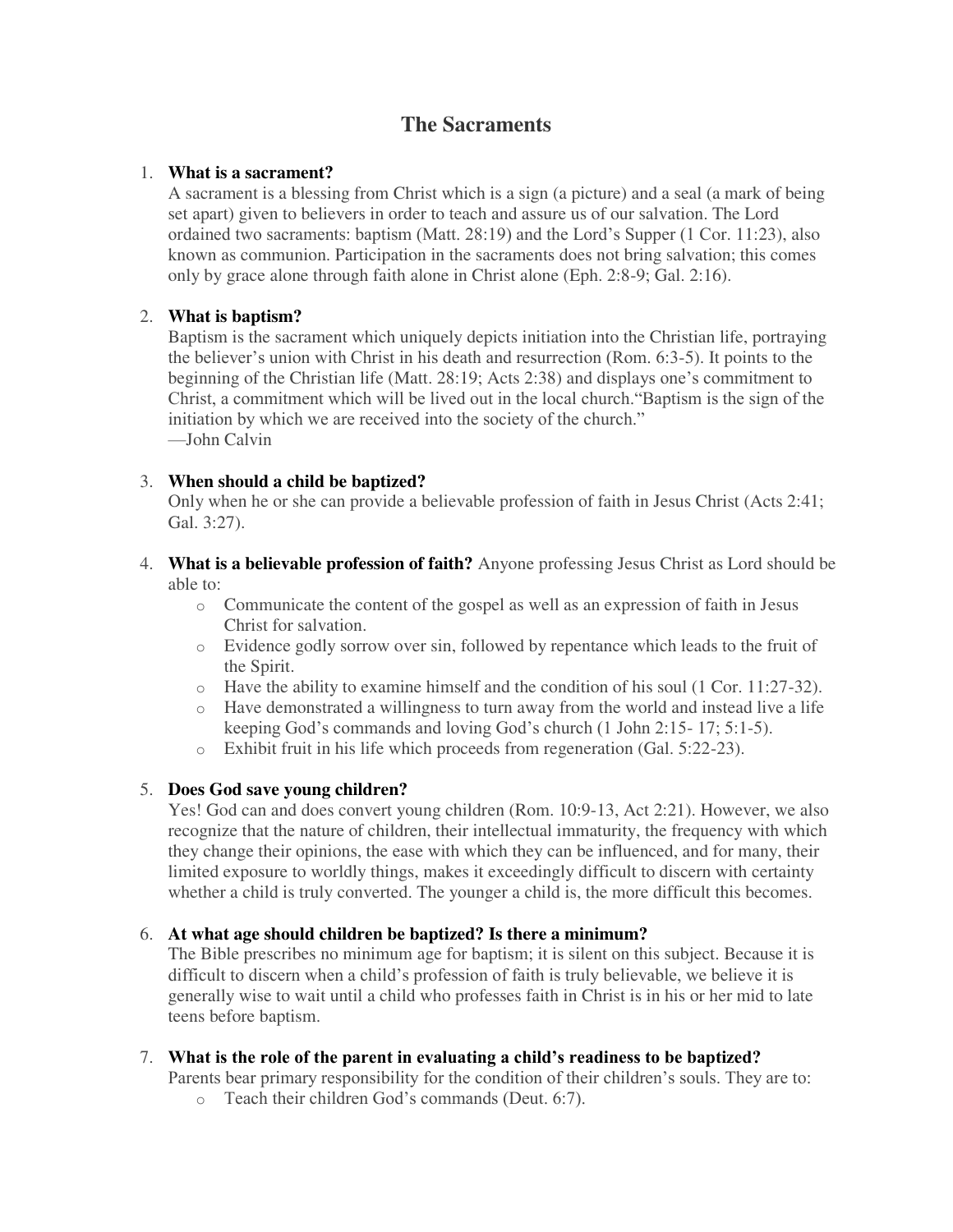o Train their children up in the way they should go (Pro. 22:6).

o Bring their children up in the discipline and instruction of the Lord (Eph. 6:4). At the same time, pastors bear primary responsibility for administering the sacraments within the local church and for caring for the souls of those who receive them. For these reasons, parents (and especially fathers) should evaluate the readiness of their children for baptism and should actively seek to involve their pastors in this process. Parents know their children best and are ideally situated to discern the fruit of repentance in their children. (Note: the observations of others—in caregroup, trusted friends, and others in the church—will also be extremely helpful in this process.)

A parent who believes his child is ready to be baptized should then meet with a pastor so that the pastor can verify the parent's evaluation. Pastor, parent, and child should all be confident in the readiness of the child to move forward with baptism.

### 8. **If my child said a prayer and invited Jesus into his heart, isn't that enough to be baptized?**

No. The language of "inviting Jesus into your heart" is not biblical, ignores critical features of the gospel such as justification by faith, and fails to call forth repentance. Experience reveals that it is relatively easy to persuade young children to invite Jesus into their hearts, but many who have made such a commitment or prayed such a prayer later show no evidence of regeneration.

## 9. **What is the Lord's Supper?**

The Lord's Supper is the sacrament which uniquely depicts continuing fellowship with Christ, a repeated act whereby the believer remembers the Lord's death and renews his commitment to participation in the Lord and his church (1 Cor. 11:27-34). In eating and drinking the believer is nourished and strengthened to grow in grace (1 Cor. 10:16).

#### 10. **How do baptism and the Lord's Supper differ?**

"Baptism [is] an ordinance that is only observed once by each person, as a sign of the beginning of his or her Christian life…The Lord's Supper [is] an ordinance that is to be observed repeatedly throughout our Christian lives, as a sign of continuing fellowship with Christ." —Wayne Grudem"Baptism is our initial symbolic act of obedience that identifies us as disciples, protecting the regeneracy of church membership as we enter the front door of the church. Participation in the Lord's Supper is a continuing symbolic act of unity and fellowship in Christ that identifies us as those who are continuing members of the church in good standing." —Mark Dever

#### 11. **When should a child receive the Lord's Supper?**

Only after he or she has made a believable profession of faith in Christ and has been baptized.

#### 12. **Should unbaptized children take the Lord's Supper?**

We do not endorse this practice because it obscures the meaning of the sacraments. First, it confuses the order of the sacraments, placing the rite of initiation after the rite of ongoing participation. Second, it obscures the purpose of the sacraments (to teach and assure believers of their salvation) by admitting a child to one while withholding the other. Third, leading an unregenerate child into receiving the Lord's Supper offers false assurance to the child, potentially creating a dangerous stumbling block to the repentance and faith they must demonstrate in order to be saved.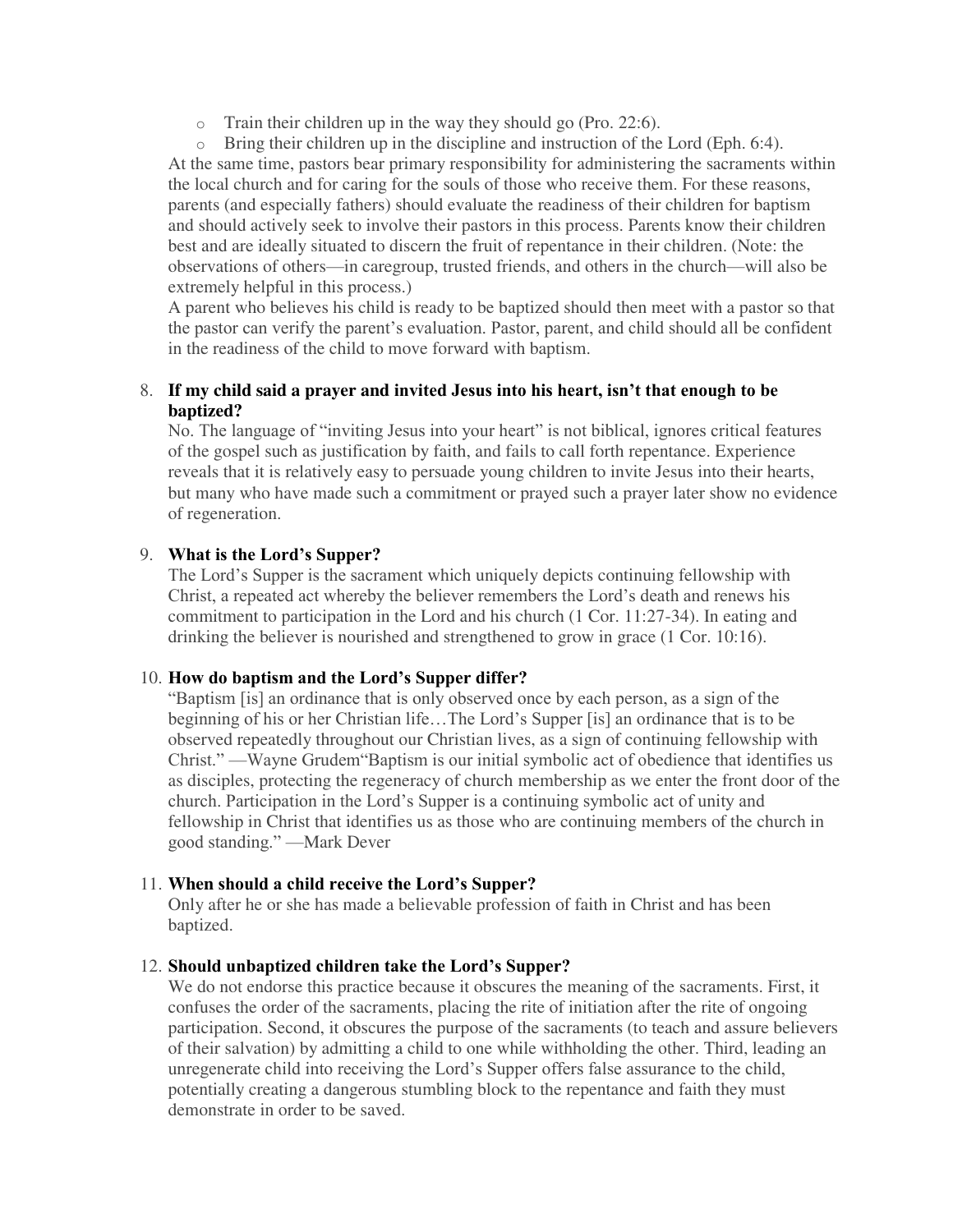#### 13. **What do I say to a child who thinks he is converted if I don't think he is ready for baptism or the Lord's Supper?**

Any child professing Christ should be the object of enthusiastic encouragement. Expressions of faith and evidences of repentance are gracious moments which parents would be wise to seize upon with positive words. At the same time, many are the children who have at some moment expressed faith in Christ but who now show no evidence of that faith. Thus we recommend responding with something like this: "I'm thrilled that you are repenting and trusting in Christ. More than anything we want to know that God has really changed your life. The way we will know is if you continue repenting and trusting and if you act like a true Chritian—that is, you have a new heart that loves to obey God. Sometimes we do not know that until we are in a place where it really costs us to be a Christian. Maybe you will not know it until you face the choice between your friends and Christ. Let's see what God does. We'll watch and pray about it. As questions come up, we'll talk."

#### 14. **Are there any problems with waiting too long to baptize a truly converted child?**

We believe the sacraments, when administered rightly and received by faith, are not only symbols but actual means by which God meets with and confirms his work in his people through the Spirit. Through them the Holy Spirit instructs and assures the believer of his union with Christ. For this reason it is unwise to withhold them from a true believer. However, this concern will have to be balanced with the dangers of prematurely allowing participation in the sacraments and potentially giving false assurance to a child who is not regenerate. This calls for parental leadership. The process of discussing these issues provides many opportunities to study Scripture together, trust God together and pray together. The following advice is helpful, "Your child will not be any less saved by your judicious waiting for more substantial evidences, if God has indeed performed a work of grace in the first place."(Gundersen p. 23) Your pastors stand ready to provide counsel and support in discussing these issues and caring for your children in the process of arriving at these wise decisions.

#### 15. **If I have a child who is unbaptized but receiving the Lord's Supper, how do I go about removing this privilege?**

This situation provides wonderful opportunities for humble parental leadership. A parent who has led his unbaptized child into receiving the Lord's Supper must first develop biblical convictions about why this practice is wrong. Then he must humble himself before his child, taking responsibility for any confusion or difficulties this has caused his child. He should then seek to lead his child through a process of understanding the nature of conversion and the sacraments which will result in appropriate practices concerning baptism and the Lord's Supper. Situations like this are ideal opportunities for parents to draw support, encouragement, and counsel not just from pastors but also from others in the church community.

#### 16. **Why not baptize infants?**

Nowhere does Scripture instruct us to baptize infants, nor does it describe infants being baptized. Baptism in the New Testament is exclusive to believers, to those who have repented from their sins and placed their faith in Jesus Christ. Because infants are not able to do this, they are not believers and should not be baptized.